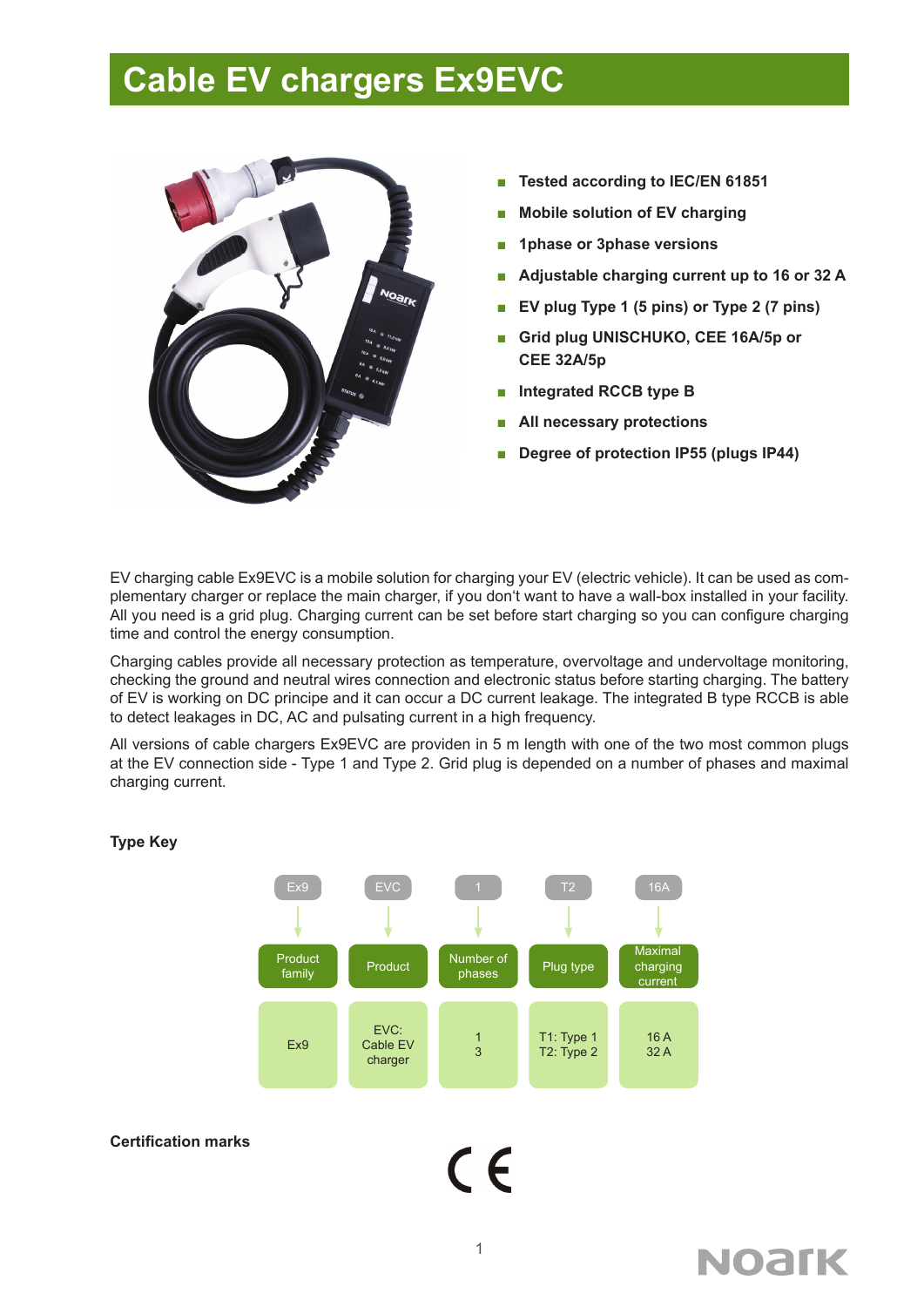### **EV charging cables**

- 1phase or 3phase versions
- Adjustable charging current up to 16 or 32 A
- EV plug Type 1 (5 pins) or Type 2 (7 pins)
- Grid plug UNISCHUKO, CEE 16A/5p or CEE 32A/5p
- Integrated RCCB type B



| <b>Maximal</b><br>charging<br>current | <b>Number</b><br>οf<br>phases | Plug<br>type<br><b>CAR</b> | Plug<br>type<br><b>GRID</b> | <b>Article</b><br>No. | Type                  | Packing |
|---------------------------------------|-------------------------------|----------------------------|-----------------------------|-----------------------|-----------------------|---------|
| 16 A                                  | phase                         | Tvpe 1                     | UNISCHUKO                   | 110688                | Ex9EVC1 T1 16A        |         |
| 16 A                                  | phase                         | Tvpe 2                     | UNISCHUKO                   | 110689                | Ex9EVC1 T2 16A        |         |
| 32 A                                  | phase                         | Tvpe 1                     | CEE 32A/5p                  | 110690                | Ex9EVC1 T1 32A        |         |
| 32 A                                  | phase                         | Tvpe 2                     | CEE 32A/5p                  | 110691                | Ex9EVC1 T2 32A        |         |
| 16 A                                  | 3 phase                       | vpe 2                      | CEE 16A/5p                  | 110692                | Ex9EVC3 T2 16A        |         |
|                                       | 3 phase                       | Tvpe 2                     | CFF 32A/5n                  | 110693                | <b>Fx9FVC3 T2 32A</b> |         |

#### *EV plug types*





Type 1 Type 2

## **NOAfK**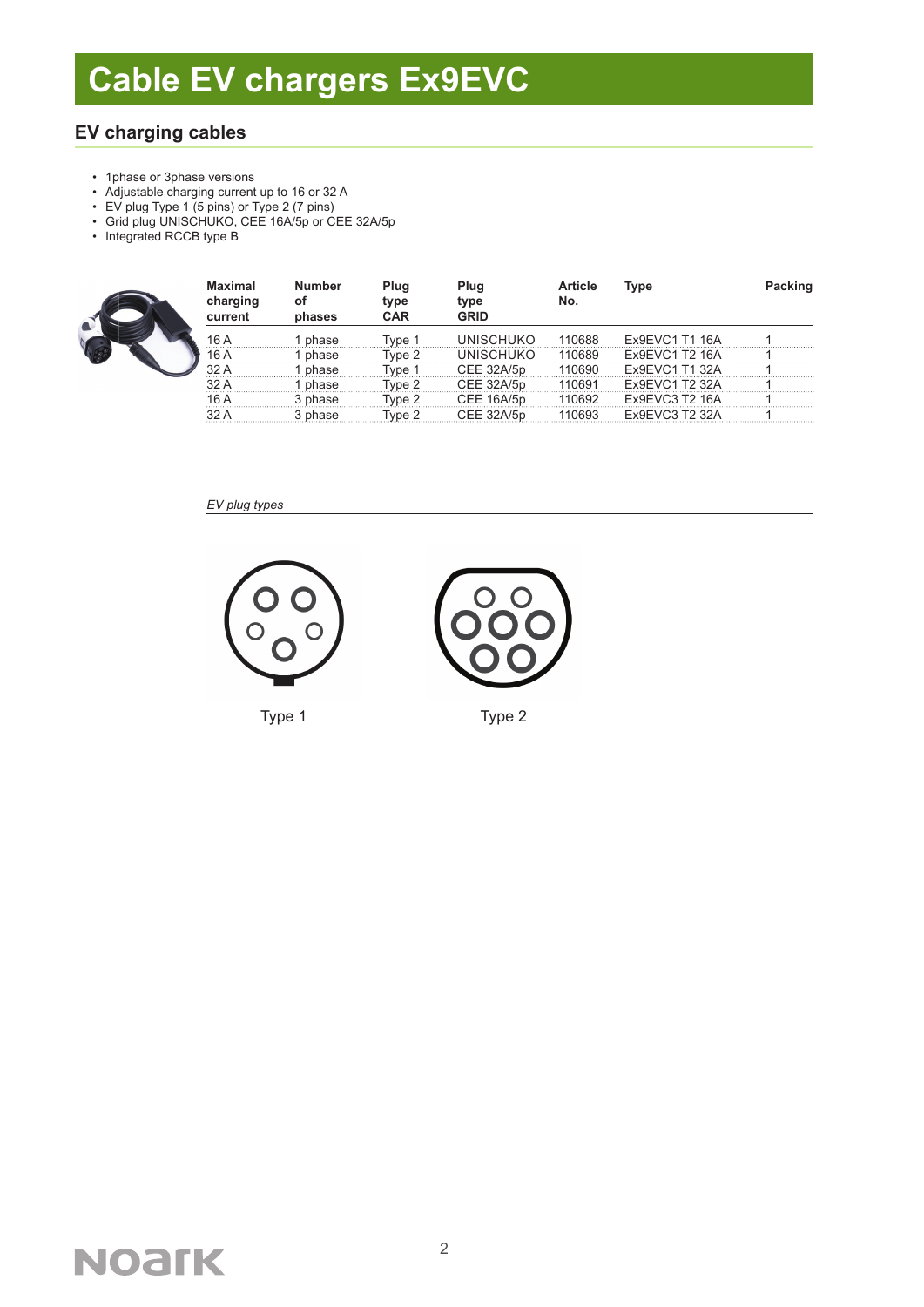## **Technical Data Ex9EVC**

#### **EV charging cables**

| <b>General parameters</b>                              |
|--------------------------------------------------------|
| Mobile solution of EV charging                         |
| Adjustable charging current up to 16 or 32 A           |
| Integrated RCCB type B                                 |
| All necessary protections                              |
| temperature monitoring                                 |
| overvoltage and undervoltage monitoring                |
| automatically check the electronics before charging    |
| check of ground and neutral connection before charging |

### Electrical parameters

|                                                  | <b>Ex9EVC1 T1 16A</b>                                                         | <b>Ex9EVC1 T2 16A</b>    | <b>Ex9EVC1 T1 32A</b>  |  |
|--------------------------------------------------|-------------------------------------------------------------------------------|--------------------------|------------------------|--|
| Tested according to                              | <b>IEC/EN 61851</b>                                                           |                          |                        |  |
| Rated operating voltage U                        | $200 - 260$ V AC                                                              |                          |                        |  |
| Rated frequency f                                | 50 / 60 Hz                                                                    |                          |                        |  |
| Maximal charging current I <sub>max</sub>        | 16A                                                                           | 16 A                     | 32A                    |  |
| Adjusting steps of current                       | 6/8/10/13/16A                                                                 | 6/8/10/13/16A            | 10/13/16/25/32A        |  |
| Charging power per step                          | $1.4/1.8/2.3/3.0/3.7$ kW                                                      | $1.4/1.8/2.3/3.0/3.7$ kW | 2.3/3.0/3.7/5.8/7.4 kW |  |
| Integrated RCCB                                  |                                                                               |                          |                        |  |
| sensitivity to residual current                  | B type - residual AC, pulsating and smooth DC current, high frequency (1 kHz) |                          |                        |  |
| rated residual current $I_{\text{an}}$ (AC / DC) | 30 mA/6 mA                                                                    |                          |                        |  |
| Connection                                       | directly to the grid plug and EV plug                                         |                          |                        |  |
| Charging mode                                    | mode 2                                                                        |                          |                        |  |
| Compatible network                               | TN-S, IT                                                                      |                          |                        |  |
| Self consumption                                 | < 1 W                                                                         |                          |                        |  |

| Cable length           | 5 <sub>m</sub>                 |                                |                              |  |  |
|------------------------|--------------------------------|--------------------------------|------------------------------|--|--|
| Cable dimension        | $4 \times 2.5$ mm <sup>2</sup> | $4 \times 2.5$ mm <sup>2</sup> | $4 \times 4$ mm <sup>2</sup> |  |  |
| Plugs                  |                                |                                |                              |  |  |
| car connection side    | Type 1 / SAE J1772             | Type 2 / IEC 62196-2           | Type 1 / SAE J1772           |  |  |
| grid connection side   | <b>UNISCHUKO</b>               | <b>UNISCHUKO</b>               | CEE 32A/5p                   |  |  |
| Degree of protection   |                                |                                |                              |  |  |
| cable and box          | <b>IP55</b>                    |                                |                              |  |  |
| plugs (when connected) | IP44                           |                                |                              |  |  |
| Ambient temperature    | $-30 °C - +65 °C$              |                                |                              |  |  |
| Insulation class       |                                | $\mathsf{II}$                  |                              |  |  |
| Weight                 | $2.5$ kg                       | $2.5$ kg                       | 3.1 kg                       |  |  |